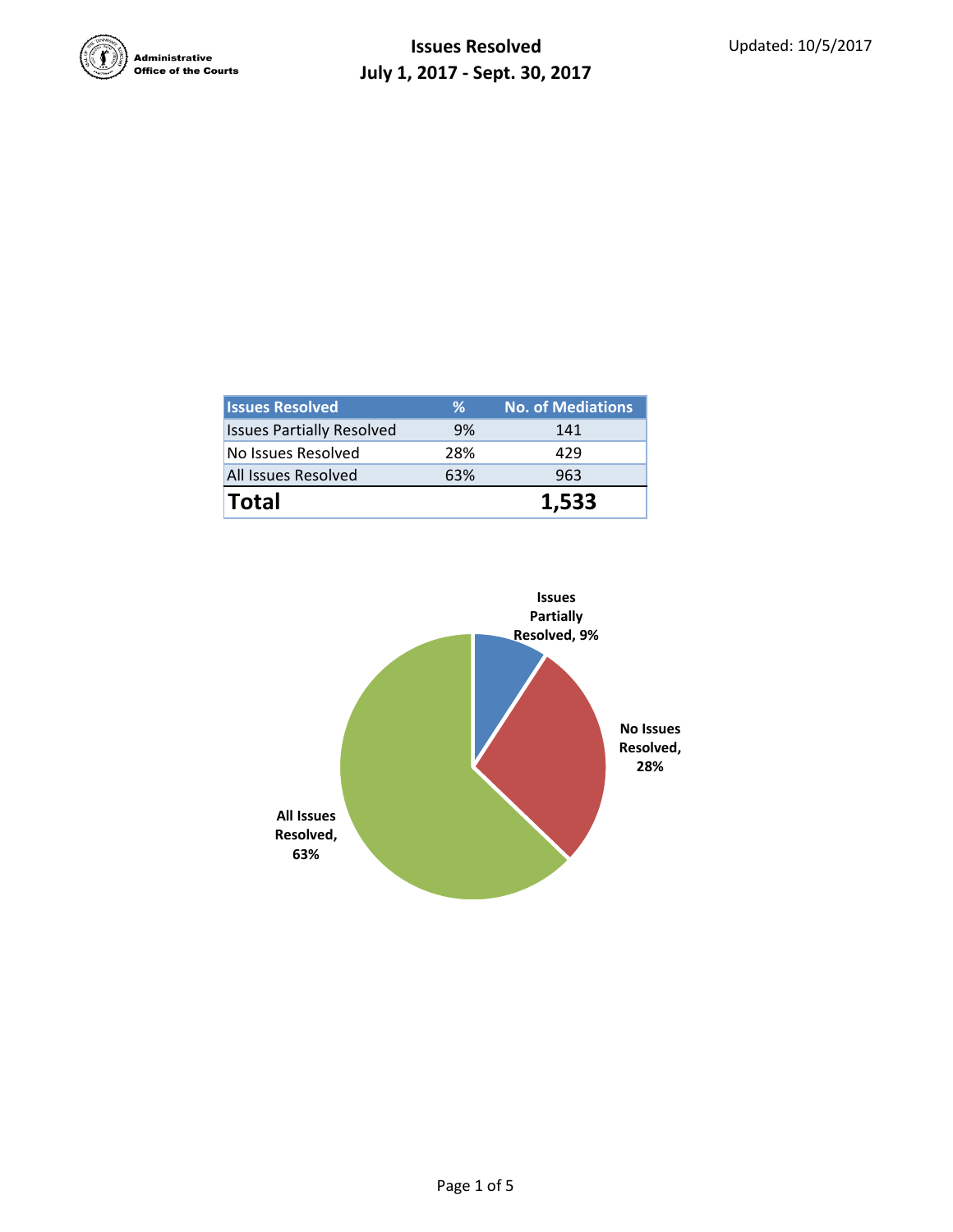

| <b>Court Type</b>             | %     | <b>No. of Mediations</b> |  |  |
|-------------------------------|-------|--------------------------|--|--|
| <b>Municipal Court</b>        | 0.0%  |                          |  |  |
| <b>Appellate Court</b>        | 0.0%  | 0                        |  |  |
| <b>Probate Court</b>          | 0.3%  | 4                        |  |  |
| <b>Federal Court</b>          | 3.3%  | 51                       |  |  |
| <b>General Sessions Court</b> | 3.6%  | 55                       |  |  |
| Juvenile Court                | 12.1% | 186                      |  |  |
| <b>Chancery Court</b>         | 30.9% | 473                      |  |  |
| <b>Circuit Court</b>          | 49.8% | 764                      |  |  |
| <b>Total</b>                  |       | 1.533                    |  |  |

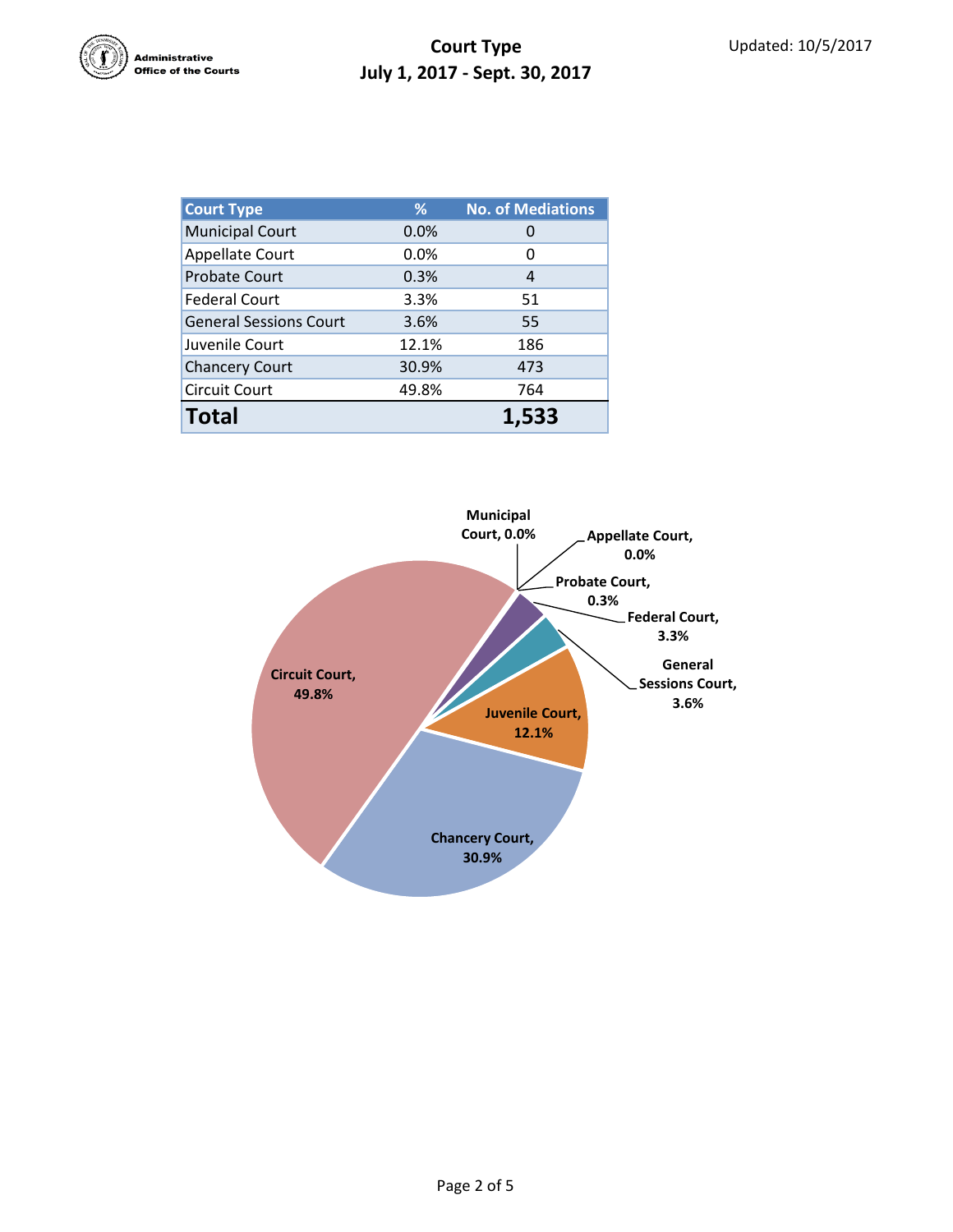

## **Fee Type July 1, 2017 - Sept. 30, 2017**

| Fee Type               | %     | <b>No. of Mediations</b> |
|------------------------|-------|--------------------------|
| Court-Ordered Pro Bono | 0.2%  | 3                        |
| <b>Court Costs</b>     | 0.1%  | 1                        |
| <b>SCR</b>             | 1.4%  | 21                       |
| Reduced                | 3.2%  | 49                       |
| Pro Bono               | 3.3%  | 50                       |
| Standard               | 91.9% | 1,409                    |
| <b>Total</b>           |       | 1,533                    |

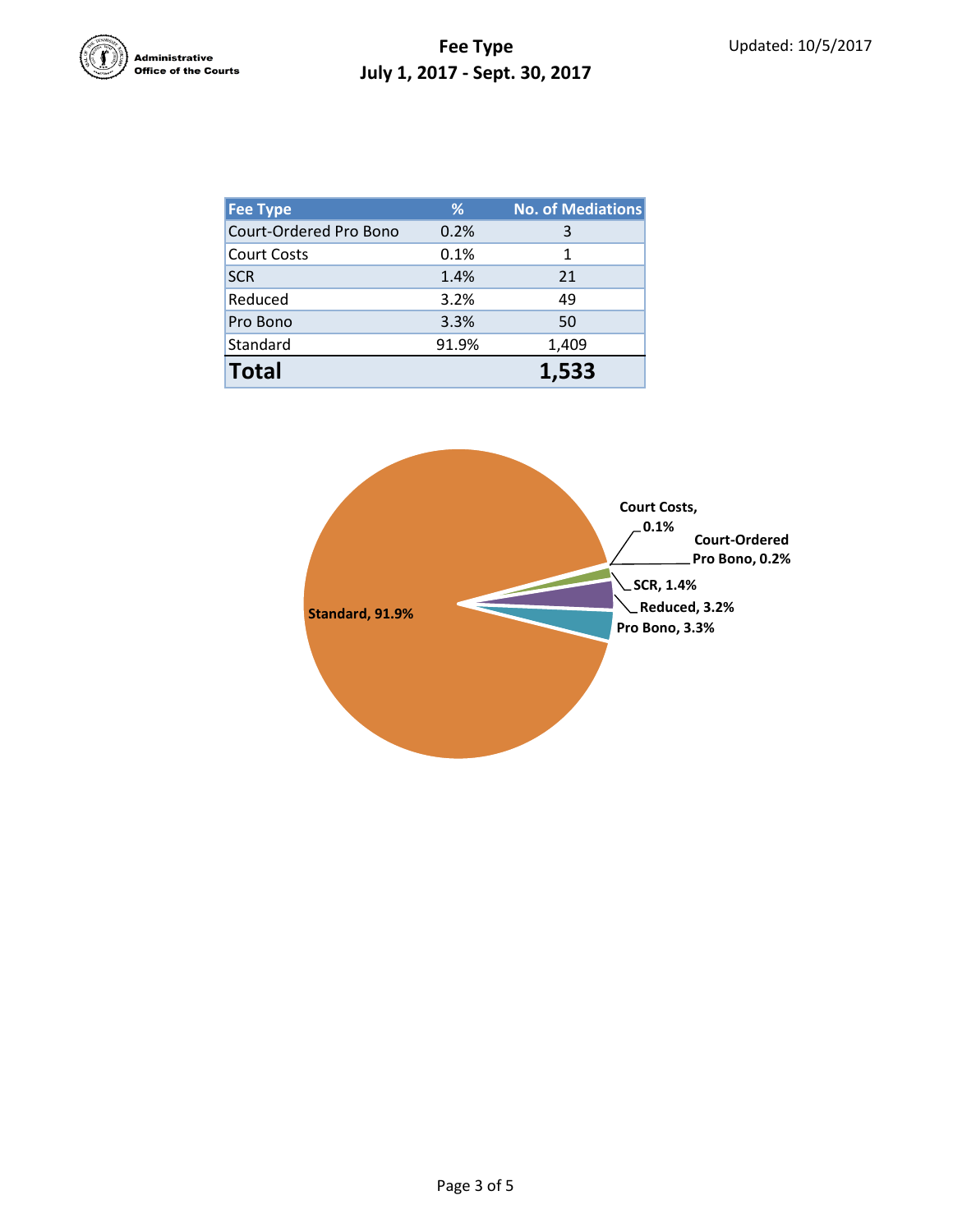

## **Dispute Type July 1, 2017 - Sept. 30, 2017**

| <b>Dispute Type</b>                                | %     | <b>No. of Mediations</b> |
|----------------------------------------------------|-------|--------------------------|
| Adoption/Surrender                                 | 0.1%  | 1                        |
| Appeal from Administrative Hearing                 | 0.0%  | $\Omega$                 |
| Conservatorship/Guardianship                       | 0.0%  | $\Omega$                 |
| Contract/Debt/Specific Performance                 | 3.0%  | 46                       |
| Damages/Torts Other Than Personal Injury           | 0.9%  | 14                       |
| Domestic Relations - Child Custody/Visitation Only | 15.2% | 233                      |
| Domestic Relations - Child Support Only            | 0.7%  | 10                       |
| Domestic Relations - Divorce with Children         | 20.7% | 318                      |
| Domestic Relations - Divorce without Children      | 11.3% | 173                      |
| Domestic Relations - Post Divorce Issue            | 9.1%  | 140                      |
| Juvenile Appeal                                    | 0.0%  | $\Omega$                 |
| Landlord/Tenant                                    | 1.2%  | 19                       |
| Legitimation/Paternity                             | 0.7%  | 11                       |
| <b>Medical Malpractice</b>                         | 2.2%  | 33                       |
| Other                                              | 7.2%  | 110                      |
| Personal Injury                                    | 24.7% | 379                      |
| Probate/Trust                                      | 0.5%  | $\overline{7}$           |
| <b>Product Liability</b>                           | 0.1%  | $\overline{2}$           |
| <b>Real Property</b>                               | 1.0%  | 15                       |
| <b>Workers Compensation</b>                        | 0.7%  | 10                       |
| <b>Wrongful Death</b>                              | 0.8%  | 12                       |
| Total                                              |       | 1,533                    |